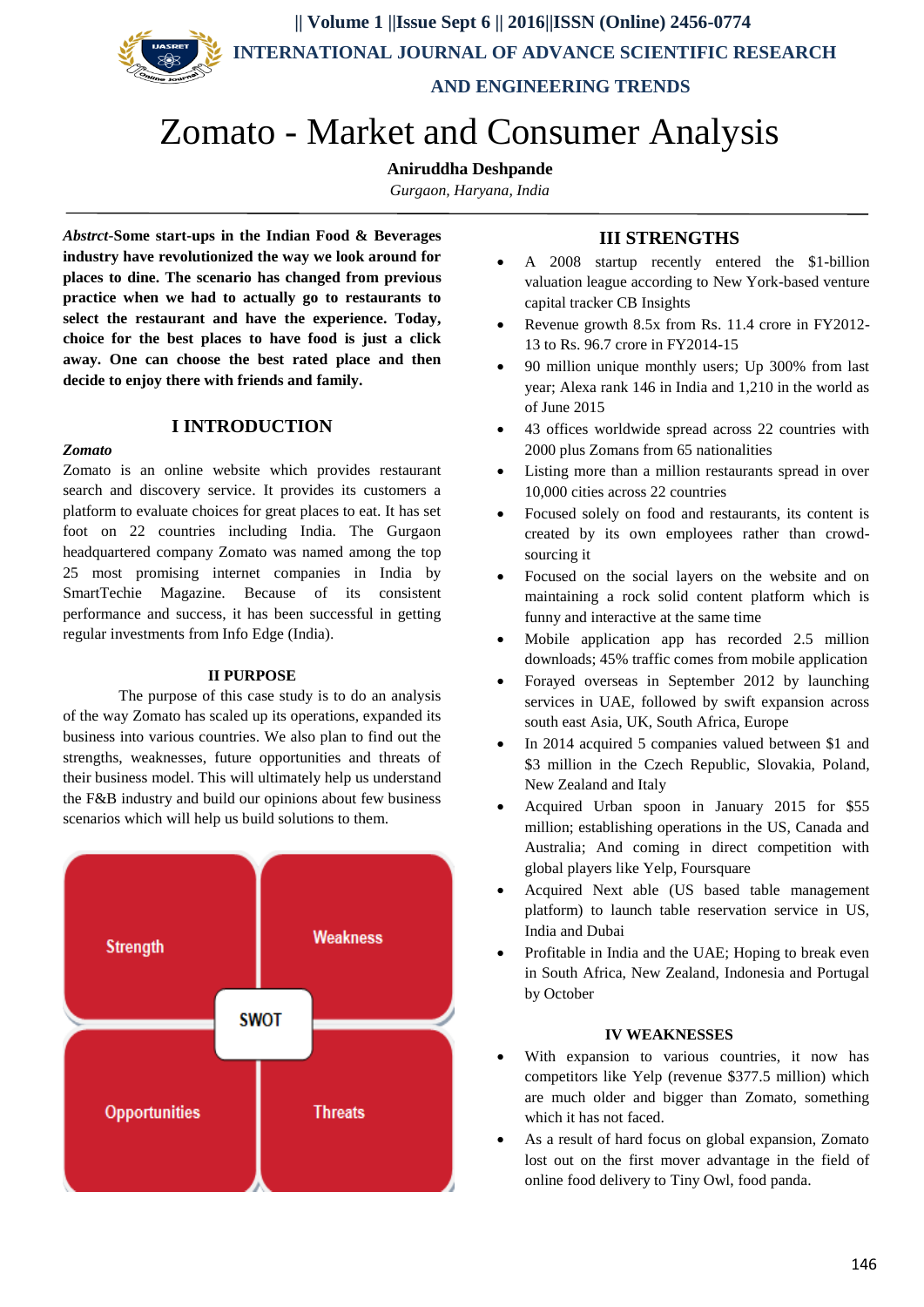- Quality and veracity of data; in many cases the information regarding menu cards is either incomplete or old. For example, in certain restaurants, menu card without prices in mentioned. In certain other cases, the menu is partial
- One of the main sources of revenue for Zomato is the promotion of restaurants. This brings a possibility of conflict of interests and lack of clarity of ratings

### **V OPPORTUNITIES**

Opportunities can be broadly classified into 2 categories:

#### **New/Emerging Markets**

Emerging Markets: With India's Internet population poised to rise to half a billion by 2018, Zomato's market is all set to grow further. The number of people using their phones to access the Internet has grown spectacularly from 90 million in June 2013 to 185 million in June 2014; such a growth rate results in a huge market to tap. Being an acquisition hungry company, it wants to expand globally with India's market share at only 8%; Zomato's CEO Deepinder Goyal next move will be to increase penetration in global markets.

#### **Online Services**

- **Zomato for Business**: A subscription-based model wherein merchants have access to their listings. This allows them to share daily discounts, promos or special menus, increasing their interaction with consumers on a real-time basis
- **Cashless transactions**: Currently available only in Dubai, diners at participating restaurants pay through the Zomato app, eliminating the need to use cash/swipe cards. On every such transaction, Zomato receives a percentage cut on the total amount. There is huge opportunity for such a venture in the other existing markets like India and the US
- **Online Ordering Service** Launched in Delhi, Bangalore and Mumbai in mid-April, soon to be launched Pan-India. Currently with 2000 restaurant
- partners, Zomato aims to partner with 10000 restaurants across India.
- **Zomato Book**: To be launched in Australia, India and UAE, through acquiring NexTable of USA, this is a platform for reserving restaurants and managing tables

#### **VI THREATS**

 Aggressive expansion in a huge market landscape – Zomato has been continuously acquiring companies for expansion – which may not be a bad thing. But when this comes at a cost of losing out

domestic ground, it may not be the best thing to do. Zomato may be missing out on strengthening and innovating on the existing network by focusing on expansion. There are a lot of things which they can do to get more people to use their services for e.g. Online delivery – they lost out on the first mover advantage by not focusing on this and allowed breeding ground for startups like Foodpanda to get into this space and stand up as a competitor. Tomorrow their might be some other startup which may give some other service which Zomato doesn't provide and gain market share for itself. Hence, it may not be the best policy to ignore the existing market while being on the mission of expansion. As clearly evident in the mentioned above image, there is a huge scope for improvement for Zomato. There are so many avenues that it needs to get into before its competitors get in.

- Intense competition from national and international brands - With expansion to various countries, it now has competitors like Yelp (revenue \$377.5 million) which are much older and bigger than Zomato. On the other hand, we have small players which are slowly covering ground in domestic area like –
	- o Foodpanda
	- o Tiny Owl
	- o Burrp
	- o Yelp
	- o TimesCity guide

Similarly, there are 18 startups in various stages of evolution – all set to become threats to Zomato.

 Restaurants low on ratings may never be able to get good number of patrons – not everyone has the funding to improve standards – they may actually lose out their existing customers. All such restaurants owners may resort to protest.

# *Political*

- Digital India Campaign launched by Prime Minister Narendra Modi will help in getting more Internet penetration in India which will lead to greater access to almost every market. Under this, National Optical Fiber Network campaign recently launched will help to reach even Gram Panchayats. Zomato can take advantage of this by getting restaurants of cities covered under Digital India Campaign.
- Recently launched Pradhan Mantri Kaushal Vikas Yojana will be focused on enhancing and developing the skill of youth which in turn will help to get many people with knowledge and skill. Zomato, to increase market penetration and reach, will require skilled people to establish themselves in the new market. Hence, PMKVY will help to provide skilled people which could be hired by Zomato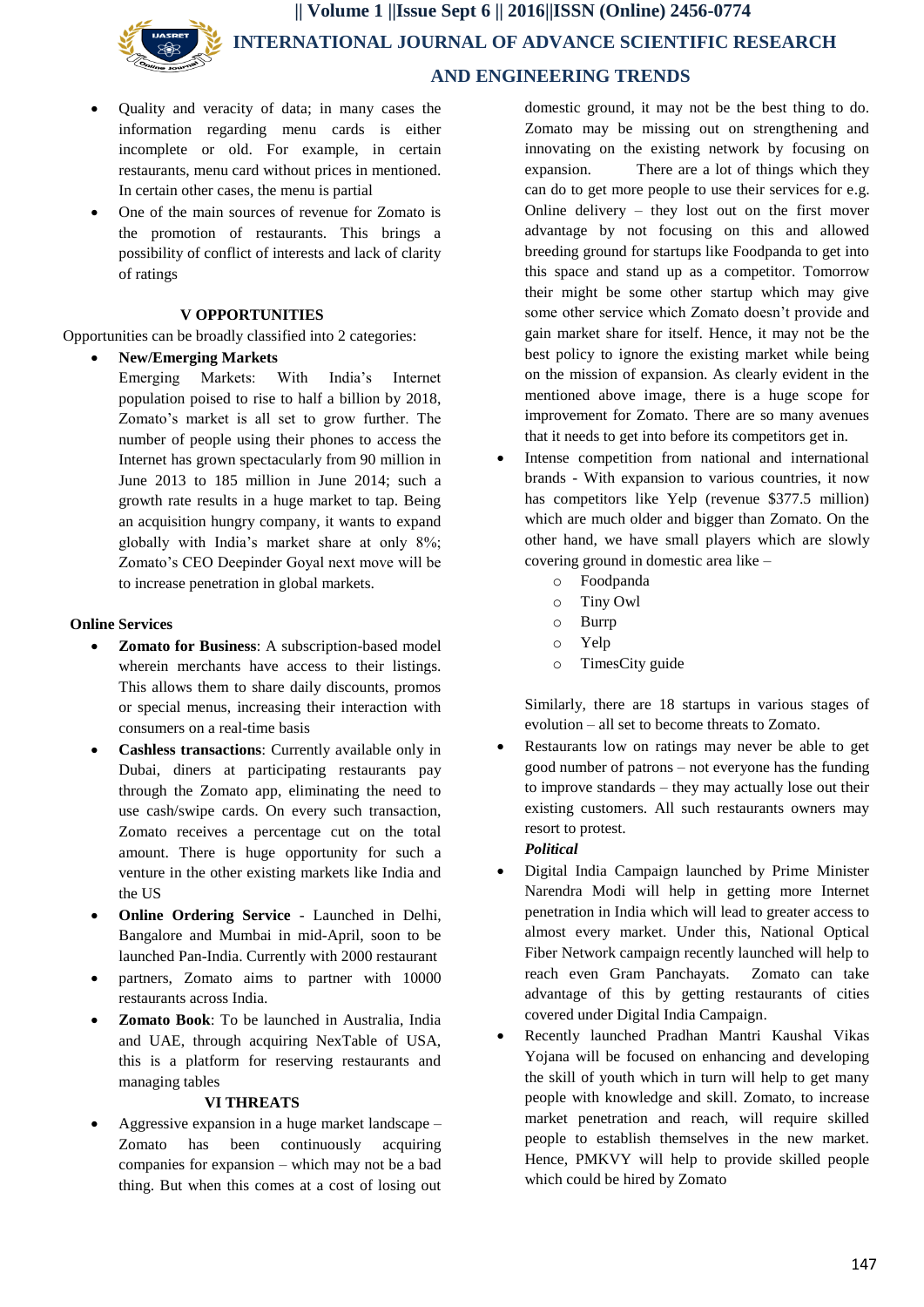# **AND ENGINEERING TRENDS**



- Indian government's focus on Ease of Doing business will help bring more investments in form of FIIs and FDIs. Zomato can be benefited with the expected investment, which would help it to grow. *Economic*
- Zomato grew 1399% from 2011 to 2014. Its revenue was 96.7 crore INR in 2014-15. Zomato is present in 22 countries and contributing to respective economies of the countries
- Increase in service tax from 12.36% to 14% will lead to increase in prices of services which in turn will impact Zomato
- Zomato is starting cashless transaction which will create jobs in various cities. Currently, Zomato employs 2319 employees
- Zomato is attracting various investments and funding from Indian as well as foreign investors which in turn is good for Indian economy. *Social*
- In a span of six years Zomato has become India's favorite online Restaurant Discovery tool. It has influenced and changed the way how people select their restaurants
- There has been an increase in the middle class Indian working population and substantial change in lifestyle pattern. Gone are the days of 9 to 6 job, people are now working around the clock. More and more people especially youngsters and new age working couples love to eat out. As per the survey released by national Sample Survey Commission the proportion of expenditure of dining out has increased steadily from 19% in 2000 to 30% in 2012
- The biggest social factor of Zomato is User Engagement. Reviews and Ratings make the website very engaging which ensures customer participation. The concept of incentive based rating

has also caught up with people and has made them socially active and responsible

 Customer Service of Zomato is also very amazing. Prompt and friendly replies ensure that Zomato keeps its customers loyal. Customer Service is an important aspect of any service company and Zomato has definitely taken a lead here over other Indian Companies

# *Technological*

- The biggest advantage of Zomato is it has a beautifully designed UI (User Interface), which is beautiful and at the same time easy to browse differentiating it from other Indian tech start-ups. The speed with which the website opens is amazing and the mobile app is also very fast. The only problem around the same is with the menus you need high resolution otherwise it gets too cluttered to read
- The restaurant finder module is also very well made. It has been integrated with the app as well which is the highlight because one will need to find the restaurant on the go. The restaurant information is well thought out and organized which makes sure you get the information you are looking for without any hassle
- The number of vote options adds a lot of context to the rating. There is also a focus on personalization with the personalize option and thus you can play with the interface the way you like
- The website is SEO (Search Engine Optimization) friendly which makes sure that it pops up on the search engine. There is a huge challenge that Zomato will have to face from Google because it is promoting its own restaurant finder and booking tool. Zomato will have to constantly evolve and innovate and add value if they want to sustain in the market
- The business model of the Zomato Revolves around gate keeping of information, which means that when you call a restaurant, its number gets masked, and you are being routed through Zomato. It also requires you to login to use the service. The reason behind this is Zomato needs to compete with companies like Google and thus to get the funding they need more registered users. Even if with the gate keeping feature they miss on a small percentage of users who are skeptical about their privacy they will surely add a lot of information from people who register.

# **VII PORTER's FIVE FORCES ANALYSIS**

# *Threat from Substitutes*

Zomato is of the strong belief that their focus on restaurant discovery and facilitating a holistic dining experience gives them an edge over competition. As Deepinder Goyal, founder, Zomato, says, Zomato is driven to constantly improve our product within the space with a small margin of error.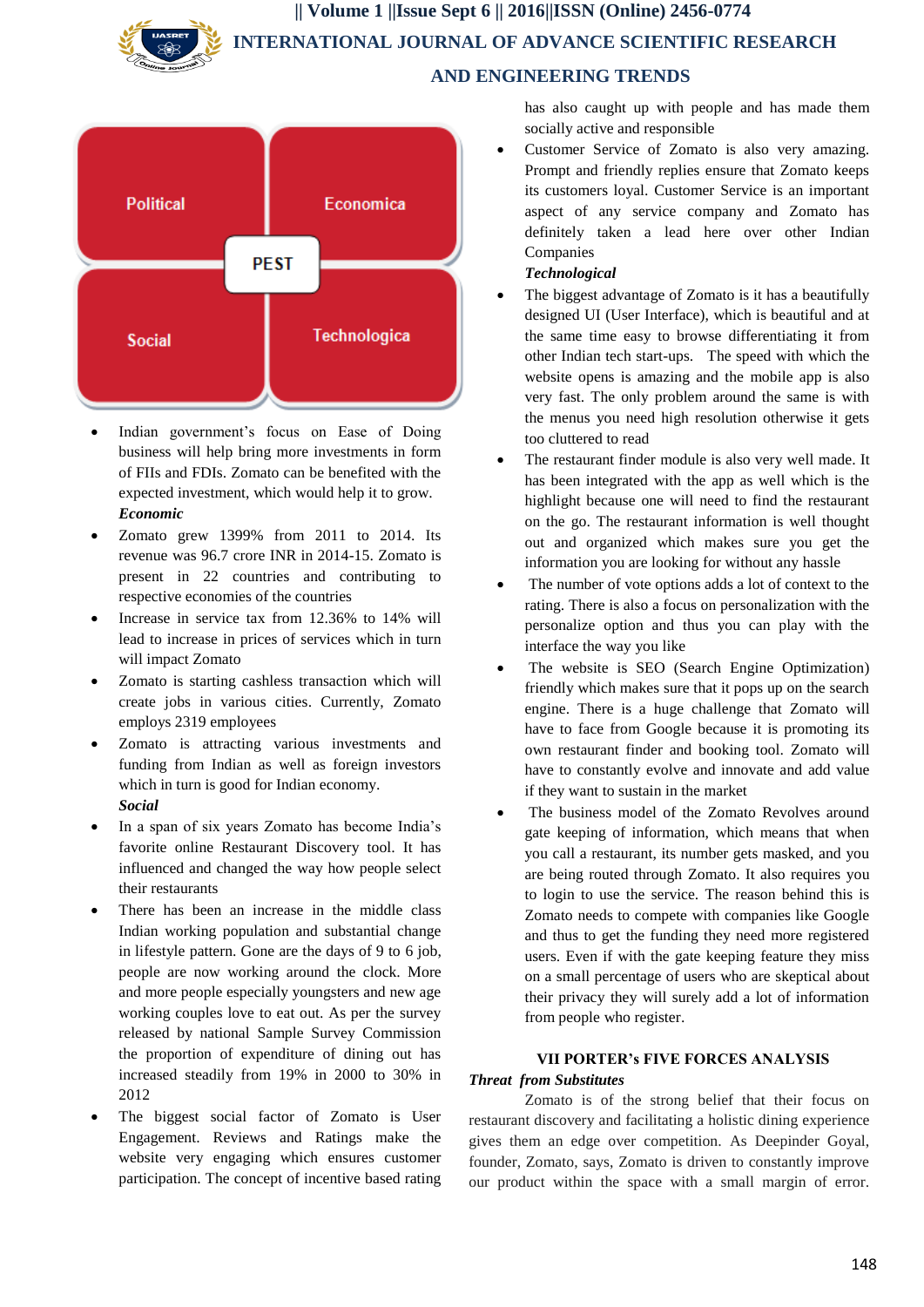Zomato realizes that it is a winner-takes-all and is therefore focused on dominating the competition within its space.



**Google Maps** - Latest release of Google Maps for desktops includes listings of restaurants in the neighborhood. It also facilitates restaurant search and provides photos, reviews, ratings and even the floor the business is located at. Zomato's advantage over Maps is that Maps hasn't started menu listings yet

# **Local Competition-**

FoodPanda and JustEat- FoodPanda gained first mover advantage by launching the online order facility earlier than Zomato, thus resulting in Zomato losing relevant market share

JustDial- JustDial offers a wide range of restaurant listings; however, it loses out against Zomato as it doesn't have an equivalent collection of reviews, photos and user engagement. Also, in the minds of consumers, Zomato offers a specialized and differentiated service thus making it a natural choice

# **Global Competition-**

Yelp-Basic difference between Yelp and Zomato is that while Yelp publishes crowd-sourced reviews, organizes social events and provides basic data about businesses, Zomato provides information (photos, menus and geographic coordinates) and allows users to create their own network of foodies for personalized recommendations. The flipside for Zomato: Total number of unique monthly visitors to Yelp is a staggering 139 million, amounting to four times Zomato's existing traffic of 35 million. In terms of revenue, Zomato earned \$6 million in revenue compared to Yelp's \$232 million in 2014.

TimeOut- Founded in 1968, it has become a global authority on entertainment and events all across the world. With a reach to 39 million people, it has a huge market share,

however is more known for providing information on events and happenings than restaurant listings and reviews Since majority of users check rating and not reviews, it is very important to maintain fair ratings on the website.

# **Industry Rivalry**

**Foodpanda**– foodpanda who has also acquired TastyKhana and JustEat is a competitor to Zomato in this marketspace. But, as per one of interviews with Mr. Deepinder Goyal, Zomato doesn't consider it as a threat because foodpanda in spite of being present in market for 3 years has clocked only 10,000 orders a day whereas people visiting Zomato has 1, 00,000 searches a day. Zomato's large sales team gives an added advantage to Zomato.

**Burrp!** – Burrp! is a competitor to Zomato. But due to its expansion from restaurant listing to other divisions such as events and retail outlets, the company's focus has been distributed whereas Zomato has stuck to its core functions.

**TinyOwl** – TinyOwl is an emerging start-up with business model of food ordering through App on smart phones. It is currently present in Bangalore, Mumbai, Gurgaon, Hyderabad and Pune.

**Yumist** – Yumist is a new player in this market started by Ex-CMO of Zomato which is targeting customers who want low priced daily meals market. Although it has received the investments worth US\$ 1 million, but these investments are till now not significant to compete with Zomato.

**Other New Start-ups –** There are other new start-ups which are nascent in stage but growing. Some of them are FRSH, Eatlo, Holachef, SpoonJoy, DELIVERY CHEF etc.

# *Industry Rivalry in Major International Markets*

**Yelp** – Yelp is the biggest competitor to Zomato in US. It is present in 31 countries. To counter Yelp, Zomato acquired UrbanSpoon in US but still there is major gap to reach no.1 in US market.

**HungerGo** – HungerGo is major player in Singapore where Zomato doesn't want to enter due to tough competition poised by HungerGo.

**Yadig & Timeout** – Yadig and TimeOut are other major players in UAE but Zomato is market leader in UAE with 65% market share.

# **Barriers to Entry –**

Barriers to entry are very high as there are already major players established in market. Zomato is very well established and market leader. There are other players such as foodpanda, TinyOwl and Burrp which have already having decent market share.

#### **Bargaining power of buyers**

 Presence of various competitor apps in the market means that it is easy for the buyers to switch to other apps like food panda, Burrp! Tinyowl, just eat.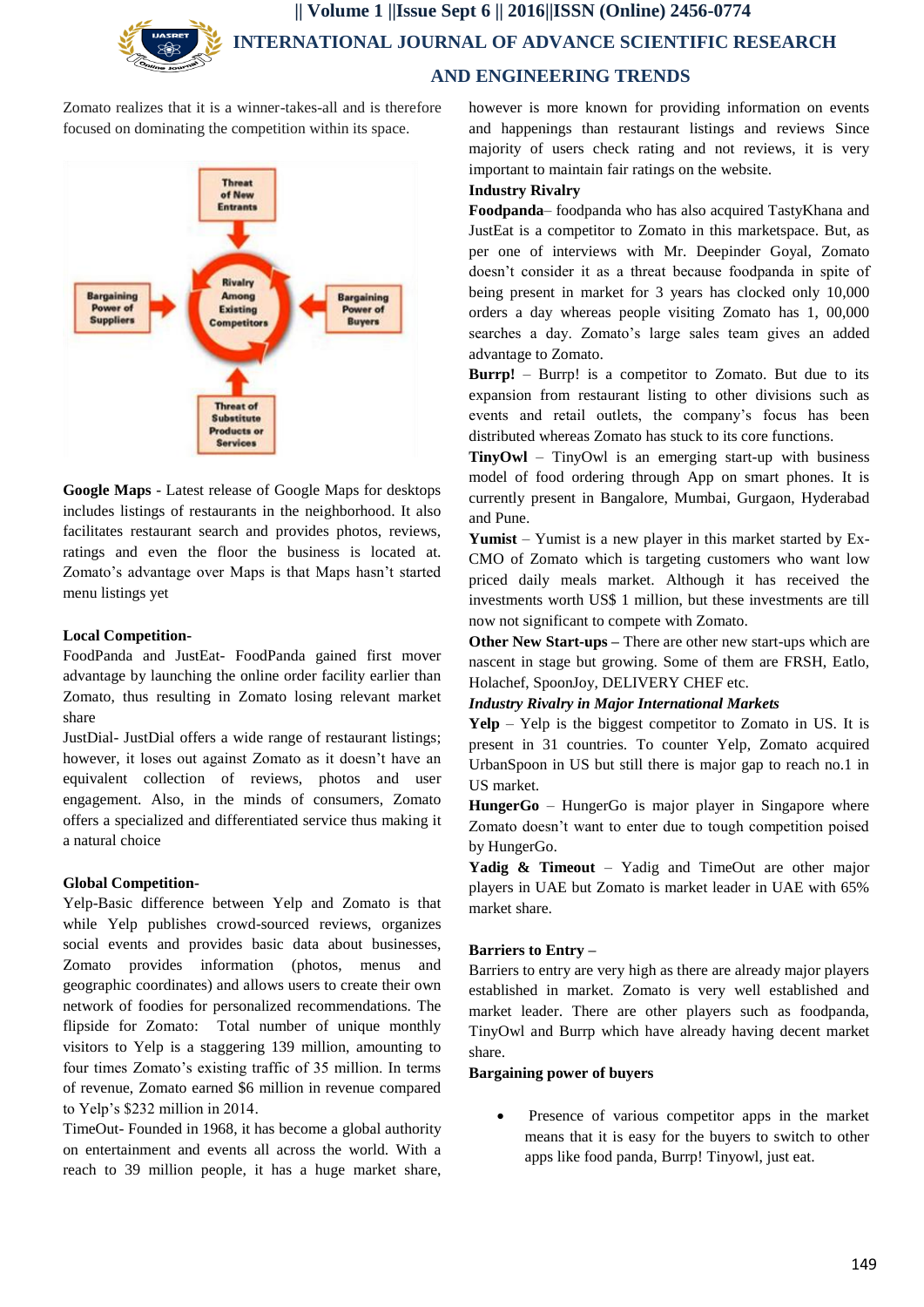- With improving features, and upgrades such as food ordering, people may switch to other apps offering better features.
- Since it is easy-to-use online platform, constraints related to distribution is eliminated. This removes a potential factor for bargaining of buyers.

# **Bargaining power of suppliers**

- **Suppliers of Zomato -** Print media and online media - Editors' choice on play store
- Zomato has become famous through its publicity in print media, through play store, through advertisements in Restaurants. To add to this, there is also dependency on reviewers - they do not have any way to check the authenticity of reviews as of now.
- These all become the suppliers of Zomato. Thus the threats which they face are:
- What if restaurants do not want to list themselves on Zomato? What if they move to another app?
- Since the reviews are subject to the perspective of the patron, it may be a biased one - moreover, spam may defeat the purpose - Ratings may get subjective. They have a content team, but it needs to expand.
- Zomato does not have a system of rewarding the reviewers who spend a lot of time writing reviews which may put them off from writing
- Incentives for reviewers are required if competitors give them - they may switch to other apps - they should make sure the reviewers stay put
- Many restaurants are not available on Zomato. More publicity is required.

**More** - Mobile companies which strike deals with Zomato to keep a pre-installed app may prove to be the suppliers for Zomato. They may charge more to allow Zomato preinstalled in their phones.

### *Threat of new entrants*

### **Strong Brand Name**

A brand name is a must to survive in the industry. Zomato has been very effective in the past few years. However, they have been late in entering the ordering segment and Food Panda has taken effective strides in the same. Any new competitors will need to work extensively on their brand value in order to effectively compete. Thus this threat is low for Zomato however they need to constantly innovate in different verticals to ensure that they build on the advantage that they have created.

#### **Advanced technologies**

This is another area where Zomato has taken huge strides. As mentioned earlier in the technological analysis, the app and website are aesthetically beautiful and the whole experience is enriching! Thus new entrants will have to come up with an overhaul of the whole strategy as far as application and technological advancements are concerned. Innovation in technology positively affects Zomato.

### **Industry affects economies of Scale**

Economies of scale positively affects large producer by lowering the cost of the next unit of output at lower cost. Thus it is relatively easier and economical for Zomato to expand at a faster pace. Any new entrant will have to pump in a lot of investment to challenge Zomato because they will have smaller economies of scale. However, this is one area where if the new entrant can generate enough capital they can challenge Zomato on the ground level even though economies of scale are tilted towards Zomato.

# **Geographical Factors affecting Competition**

Food Panda is present in 200 Indian cities and has made huge strides in the recent past however it is still considerably lagging Zomato in terms of territory covered as Zomato has presence not only in huge number of Indian cities but also in 22 different countries and they are taking strides very fast. Tying up with restaurants and getting the information organized in the way Zomato has done is a huge challenge for any new entrant. However, seeing the pace at which Zomato has reached out and expanded it seems possible and thus Zomato will have to constantly maintain that advantage and keep coming out with new and innovative models.

#### **Difficult learning curve**

Though Zomato has been able to do learn and grow in the market at a very effective speed; the learning curve for any new entrant into the market will be very steep.

# **VIII CONSUMER BEHAVIOUR ANALYSIS**

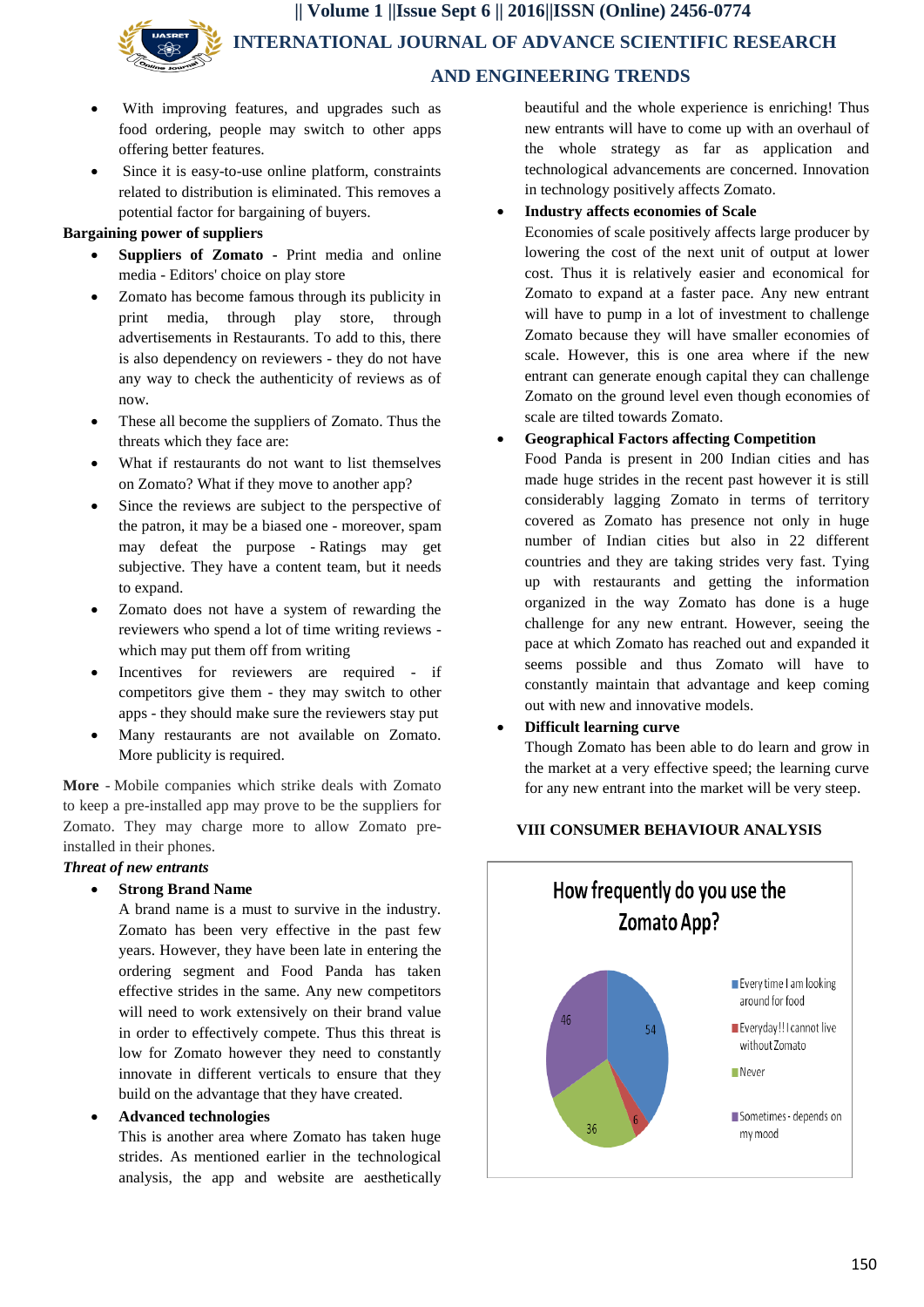The above results indicate that the users of Zomato are enjoying the services being offered. Zomato is meeting its purpose of ensuring that its users do not have to go hungry. It is guiding patrons to places to have food.



This indicates that there is still a lot of scope towards involving the consumer for value addition and co-creation. Managers generally interact with the audience to get their views for betterment of their restaurant.



The responses above clearly indicate that though a large number of users roughly believe the reviews on Zomato, there are many who have second thoughts about their authenticity. Thus it is something which needs to be worked upon.



This is a direct medium to involve customers. Supplier and consumer of the information is the general public. A huge chunk of users does not feel the necessity to write a review – this can be worked upon by providing some incentive or recognition to them.



These responses clearly indicate that only a minor section of the users are using the ordering app. Many people are yet to hear about the new facility provided by Zomato. This is something to be deliberated on.



These clearly indicate towards the threat of competitors of Zomato.